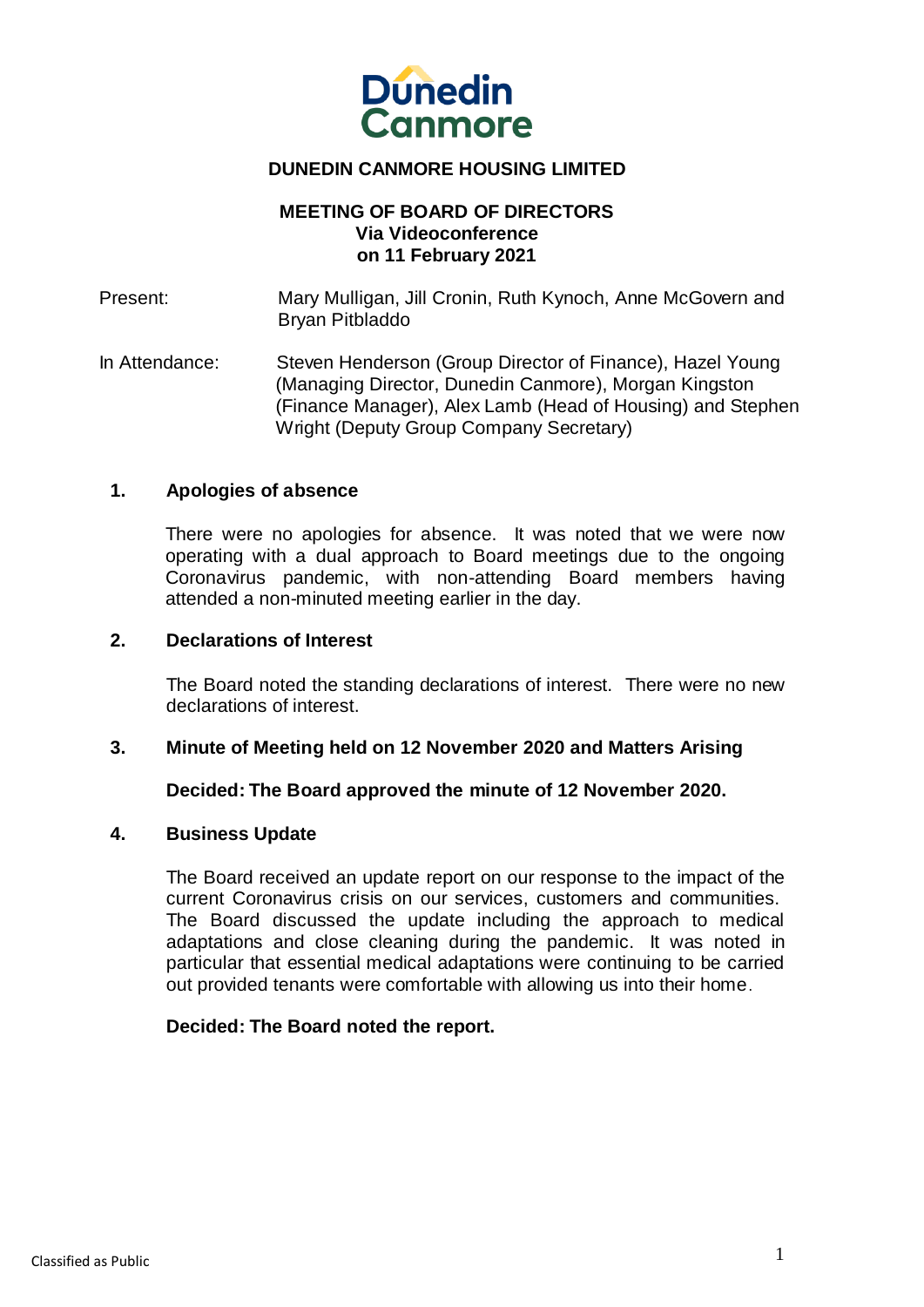# **5. Rent and other charges 2021/22**

The Board received a report on feedback received from customers in relation to the consultation on the 2021/22 RSL rent and charges increase.

The Board scrutinised the information provided, including the segmentation of responses. The Board was informed that although the number of responses received was lower this year, it remained relatively high compared to other housing associations. The Board considered the impact of the pandemic and lockdown on the consultation and on customer engagement. It was noted that we were proposing to enhance our approach to engagement and that this would be considered under a separate agenda item.

## **Decided: The Board**

- **1) Considered the feedback received through the extensive consultation process with tenants on our 2021/22 RSL rent and service charge increase;**
- **2) Approved a 1.7% rent and service charge increase for 2021/22, with the exception of heating/lighting, community alarms, laundry or lift services which are negotiated separately with the relevant contractor;**
- **3) Approved a 1.7% occupancy and service charge increase for shared owners for 2021/22;**
- **4) Approved a 2% increase for ex-Barony tenants in line with the 3 year commitment at ballot; and**
- **5) Agreed that we formally write to tenants and shared owners to confirm this subject to Group Board approval.**

## **6. Stronger Voices, Stronger Communities- our new engagement framework**

The Board received a report detailing the objectives of the new Wheatley Engagement Framework which sets an ambition that *"customers will have increased control over their services, their communities, and their lives, with new opportunities for building skills and resilience"*. It was noted that through the deployment of the framework, we would seek to ensure that our customers and communities felt more in control of their personal and collective wellbeing, were inspired to raise their aspiration and were able to realise their potential.

The Board welcomed the proposed approach and the ambition to reach more customers so that we could hear their views and empower them to influence decision making. The Board was provided with information about a recent 'You Choose' pilot carried out by a partner housing association in West Lothian and the positive response from tenants.

## **Decided: The Board**

- **1) Noted the new Group engagement framework set out at Appendix 2; and**
- **2) Noted the draft Dunedin Canmore draft engagement programme set out at Appendix 1.**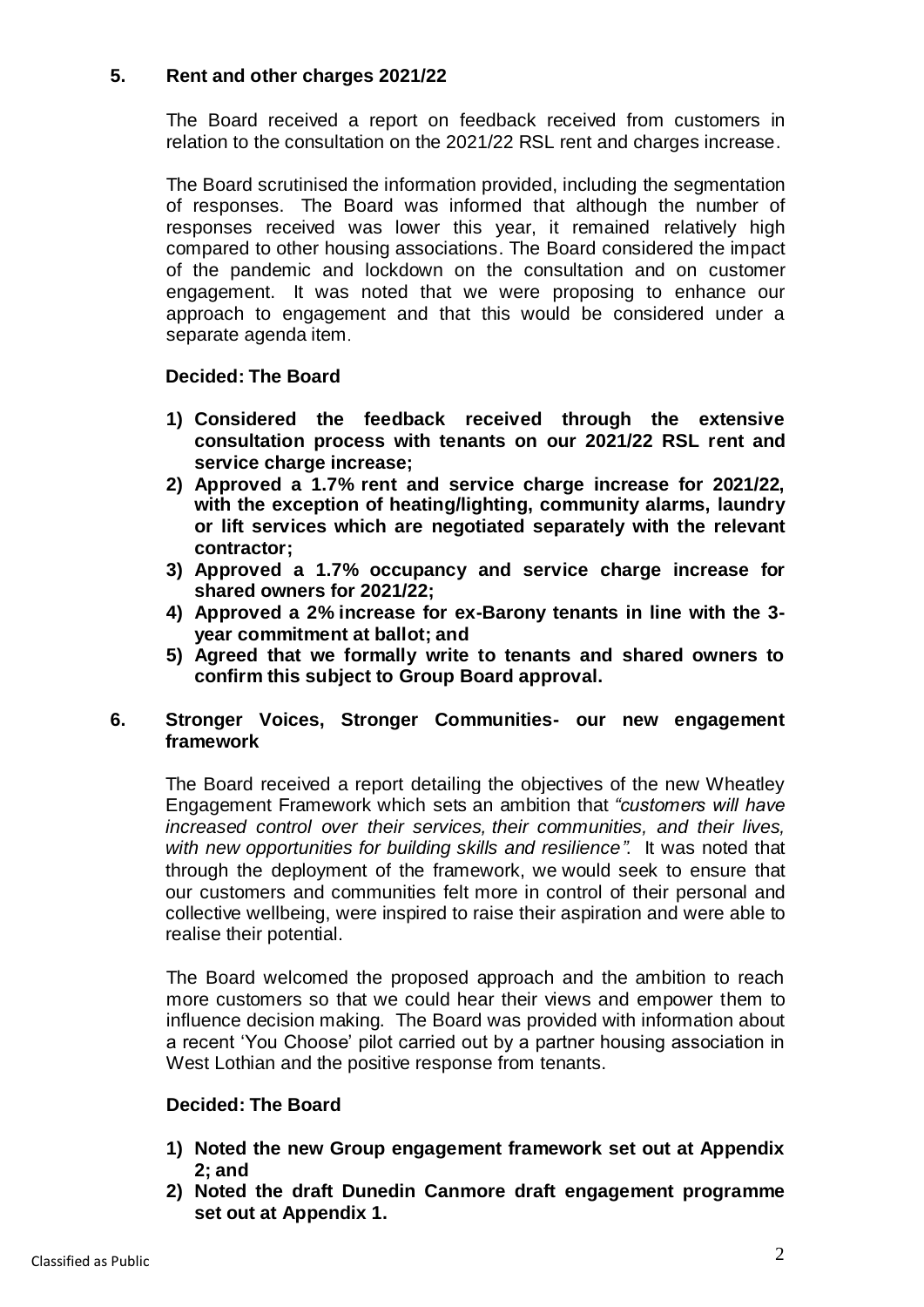# **7. Operating model update: approach to service delivery**

The Board considered a report explaining the new approach to service delivery, including a report detailing how digital service delivery will become the new normal; how we will prioritise the introduction of new service models in the first year of the strategy based on our experience of working during the pandemic and blending digital and face to face service whilst maintaining a strongly personalised approach. The Board considered the proposed use of instant messaging and the need to ensure this is adequately resourced to ensure that customer expectations around response times was met.

## **Decided: The Board**

- **1) Noted the approach to service delivery set out in the report for the 2021-2026 strategy period; and**
- **2) Noted that this approach to service delivery will form part of our operating model along with more flexible working by staff and development of corporate hubs that the Board has considered at its previous two meetings.**

## **8. Group Homelessness Policy 2021-2026**

The Board considered the report which detailed an ambition in the Group strategy, *Your Home, Your Community, Your Future* to lead in the national agenda around rapid rehousing and Housing First. This would involve supporting the Scottish Government and local authorities in the delivery of their five year plans. The Board discussed the proposed allocation of 50% of stock to homeless applicants and the need to balance this with the requirements and aspirations of other persons in housing need.

#### **Decided: The Board noted the Group Homelessness Policy and its designation as a Group Policy.**

## **9. Five-year development programme**

The Board received and considered a report on our 5-year development programme. The Board discussed the report and our approach to development. The Board also discussed the impact of the pandemic and the proposed 'green recovery'. In particular, the Board noted the importance of ensuring that our new developments include the provision of adequate green space as well as energy measures such as electric charging points.

## **Decided: The Board**

- **1) Approved the Dunedin Canmore five-year development programme; and**
- **2) Noted that the five-year development programme will be reviewed annually and presented for approval to the Board, in conjunction with the presentation of the DCH Business Plan.**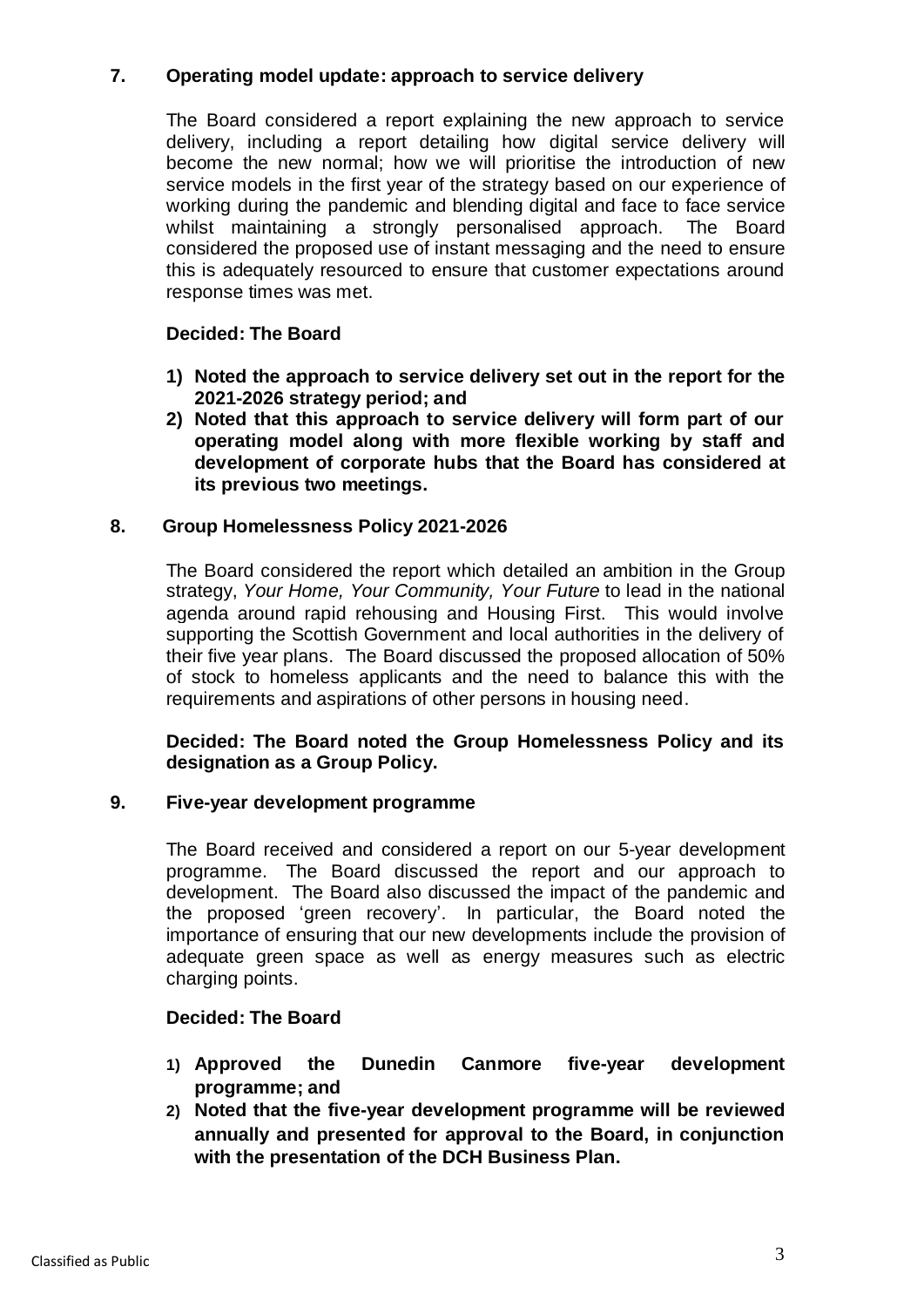## **10. 2021/22 Financial projections**

The Board considered a report setting out our updated projections for investment in assets and services over the period to 2026, in support of the new strategy. The Board scrutinised the report and welcomed the reduction in the long term rent increase which was down from 3.5% to 2.9%. The Board also noted the prudent assumptions around inflation and interest rates and considered the projections for new build development, capital expenditure and operating costs.

# **Decided: The Board**

- **1) Approved the updated projections for the investment in assets and services in over the five-year period to 2026; and**
- **2) Agreed that the projected 2021/22 figures form the basis of the next year's annual budget which will be presented to the Board for the final approval in March.**

# **11. Transforming our rent payment methods**

The Board considered a report setting out how we intended to modernise our approach to rent payment methods as we fully harness the opportunities presented by technology for the benefit of both customers and our business, as part of our vision for 2026.

The Board noted the proposals and the importance of retaining the option of Post Office payments for those customers who do not have access to a bank account.

## **Decided: The Board**

- **1) Approved the modernising of our Group approach to rent payment methods as we fully harness the opportunities presented by technology for the benefit of both customers and our business, including the exploration and introduction of recurring card payments;**
- **2) Noted the wider review of the Group's approach to rent and income collection, with a progress report to be provided in 2021; and**
- **3) Noted that our current Web Self Service offering requires to be reviewed in the longer term and in the context of delivering a customer App to facilitate easier access to services, deliver exceptional customer convenience and capture just in time feedback. Our new approach to customer engagement will need to gauge how easy it is for customers to make a payment and their satisfaction with available services. Improvements will include customer alerts and push notifications regarding forthcoming payments**.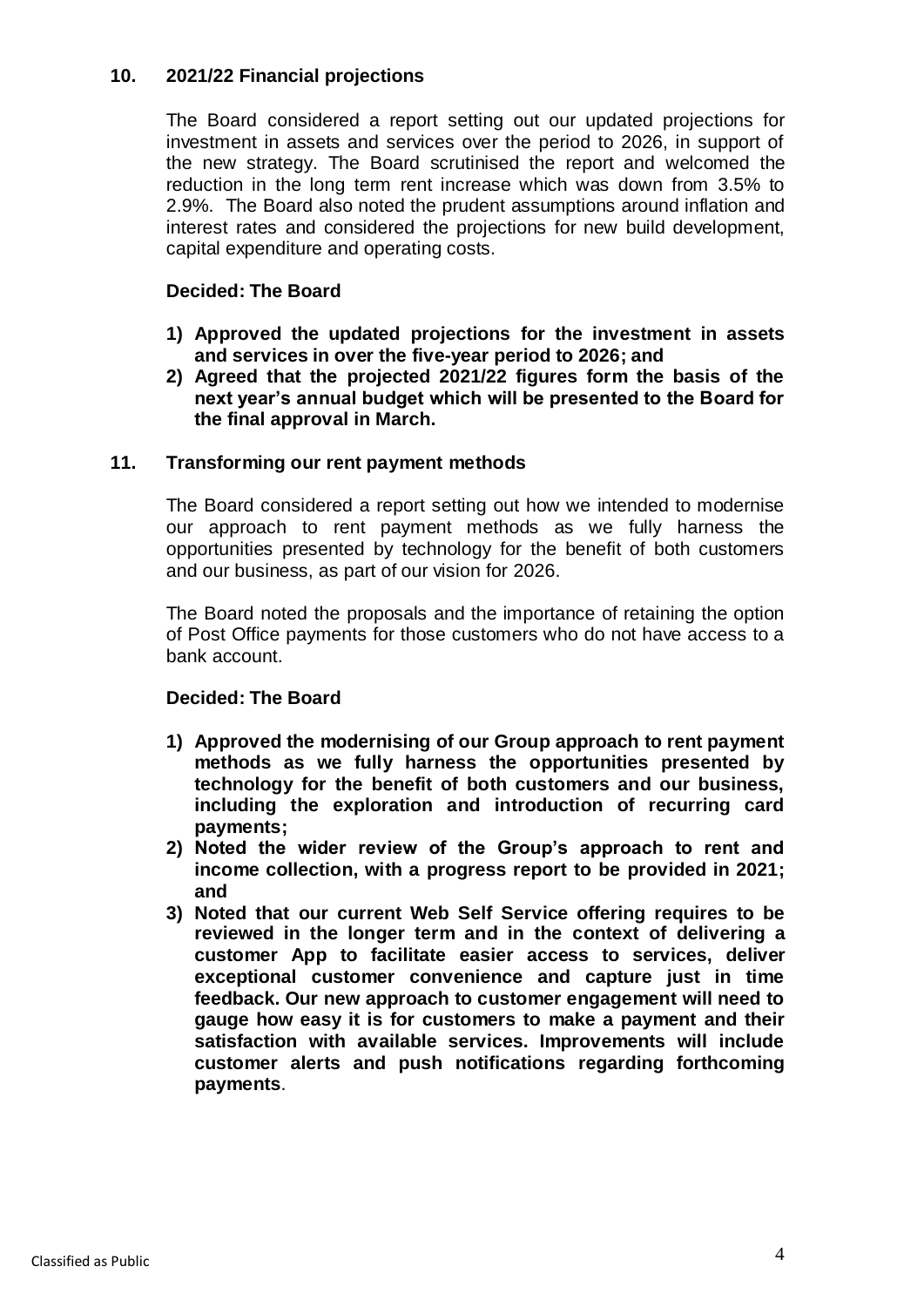# **12. Finance report**

The Board received the management accounts for the period to 31 December 2020 and noted the statutory surplus of £6,954k for the period to 31 December 2020, which was £6,008k favourable to budget.

The Board considered the report and key highlights including:

- £5,383k of grant income recognised on completion of recent new build units;
- Net rental income which reported a £634k adverse variance
- Net capital expenditure of £4,481k for the period to 31 December 2020, which was £4,229k lower than budget; and
- Gross rent which was £508k adverse to budget.

**Decided: The Board noted the management accounts for the period to 31 December 2020, and the full year forecast outturn to 31 March 2021.**

## **13. Delivery plan 2020/21 and quarter 3 performance**

The Board received a report on our performance for quarter 3. The Board discussed the report in detail and welcomed the strong results, particularly in relation to rent arrears and our commitment to tackling homelessness. The Board considered in particular the number of anti-social behaviour cases (423) recorded during the year to date and recognised the efforts of all staff in managing these.

**Decided: The Board noted this update and the operational activities carried out in achieving and exceeding the targets and delivery plan for 2020/21.**

## **14. Scottish Child Payment**

The Board received a report on launch of the Scottish Government's new Scottish Child Payment, which was a key commitment of their Tackling Child Poverty Plan 2018 – 2022. The Board noted our approach to supporting customers to take up the new benefit.

**Decided: The Board noted our take up campaign for the new Scottish Child Payment, launching 15 February 2021 and administered on behalf of the Scottish Government by Social Security Scotland.**

#### **15. Governance update**

The Board received the report which provided an update on Board recruitment and succession planning and on the Board reporting template.

#### **Decided: The Board**

**1) Noted the proposed plan and timeframe to fill the existing vacancy; and**

**2) Noted the revised Board reporting template and that it will take effect from April 2021.**